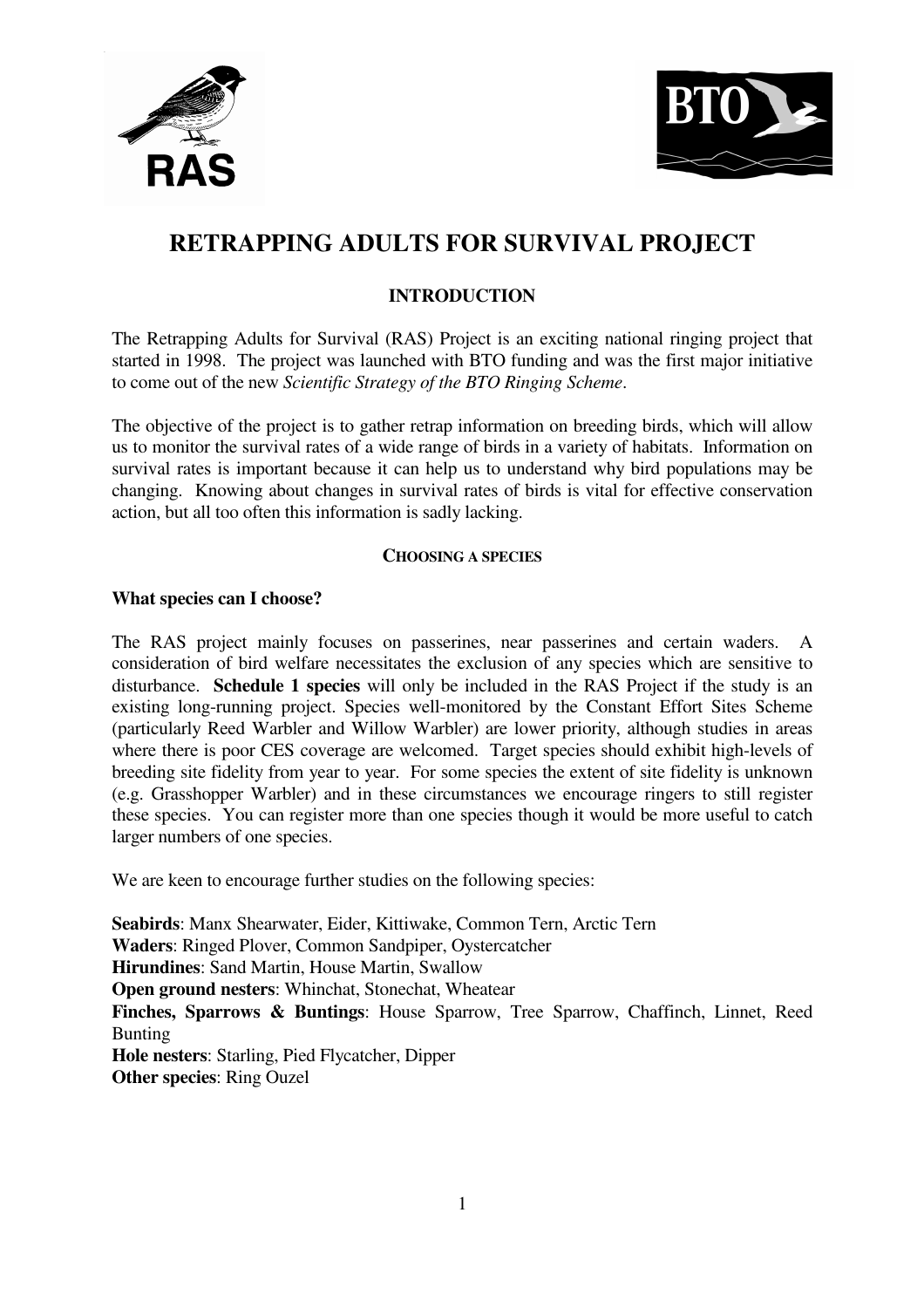## **How many individual birds do I need to catch?**

When RAS was first set up, the target was to catch a minimum of 30 adults each year. Following a review of the RAS Project in 2002, five years after RAS started, we suggest that a minimum of 50 adults is likely to be in order to get good estimates of survival from your study. We used RAS data for Pied Flycatcher to investigate the sample size required to produce good estimates of survival and to detect annual changes in survival. Although increasing the number of adults required for RAS will make it more difficult to include some species within the framework of RAS, it will, however, mean that those studies contributing data are of particularly high value and should produce good estimates of adult survival.

You should aim to catch or retrap a minimum of 50 adults (preferably 50-100) within your defined study area each year. This includes all birds new to the year ie new birds ringed and previous year's retraps. Generally speaking, the higher the retrap rate, the better the survival estimate will be. RAS studies will need to continue for a minimum of 5 years (and preferably more) in order to be able to make a sensible estimate of adult survival. For some species about which we know very little (e.g. Redstart) a smaller sample size may be acceptable. The number of adult birds in your study area may vary from year to year, but you should always aim to catch the majority of the adults that are present.

## **Do I need to catch both sexes?**

Ideally you should aim to catch both males and females, but for some species one sex will be much easier to catch than the other. For this reason, single sex studies will be permitted. For species caught using tape lures it is more likely that males will be trapped than females (e.g. Meadow Pipit), although where nest traps are used you are more likely to trap the females (e.g. Pied Flycatcher).

## **Do I need previous experience of the species?**

Ringers will need to be familiar with the behaviour and sensitivities of their study species, particularly any stages of the breeding cycle when disturbance may cause desertion. For some species it is not safe to catch the female during the laying and incubation period or when small chicks are in the nest. If in any doubt, you must seek advice from Mark Grantham.

#### **CHOOSING A STUDY AREA**

#### **Which habitats are suitable?**

Sites comprising one main habitat will be preferred (e.g. mainly farmland, woodland, parkland, scrub or moorland). The project should not be carried out on existing constant effort sites without prior agreement with the CES organiser (Mark Grantham).

#### **How big should the area be?**

The study area should be large enough to support a good breeding population of the chosen species (at least 25-30 pairs and preferably more). For some species with large or dispersed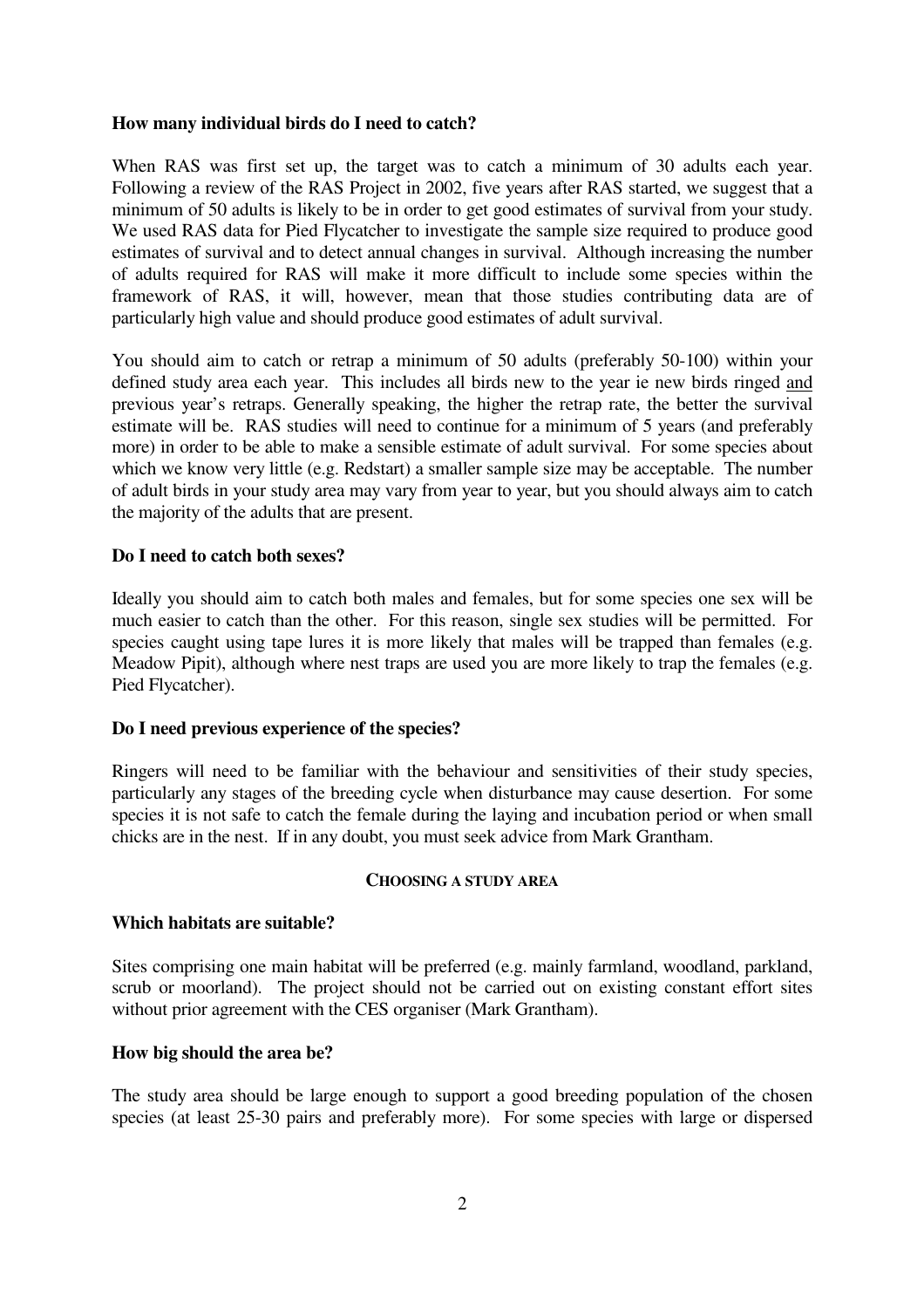territories, a suitably large study area will be required and co-operation with other ringers may help cover a larger area.

#### **CHOOSING A CATCHING METHOD**

## **Which methods can I use?**

A range of catching techniques may be employed including mist-nets, spring traps, Potter traps and nest box-traps. Catching methods need to be agreed in advance and any methods known or suspected of causing nest desertions will not be permitted. Whenever possible, the use of nest traps should be avoided.

## **Can I use different methods for males and females?**

Yes. In some cases, different catching methods may be needed for males and females.

## **Can I use tape lures?**

For some species the use of tape lures may be useful, in which case the Ringing Committee's rules (*Ringers' Bulletin*, 2006, Vol. 11, No. 12, page 114) should be followed. Ringers wishing to use tape lures during the breeding season will also need a special endorsement on their permit and should contact Jez Blackburn at BTO HQ.

## **Can I use colour-rings?**

For certain species, colour-ringing and resighting may be easier than retrapping adults and provide more 'retrappings' leading to a better survival rate estimate. However, resighting colour-ringed birds can be a time-consuming activity. Any RAS ringer wanting to use colour rings will have to demonstrate a willingness and enthusiasm for resighting. If you ring with a group, you may be able to persuade other members of the Ringing Group to help with the resightings, or perhaps you could enlist help from the local birdwatching club. Any colourringing project will need to be registered; please contact BTO HQ (colourringing@bto.org).

## **METHODOLOGY**

## **When should I start catching adults?**

Ringing should generally take place during the breeding season, which may be as early as March for some species. For example, you could try netting Mistle Thrushes during March. Most fieldwork will take place between April and July, but for some late nesting species such as Bullfinch fieldwork could continue until late August or early September. For one or two difficult-to-catch species, it might be easier to catch the birds outside the breeding season and resight them during the breeding season.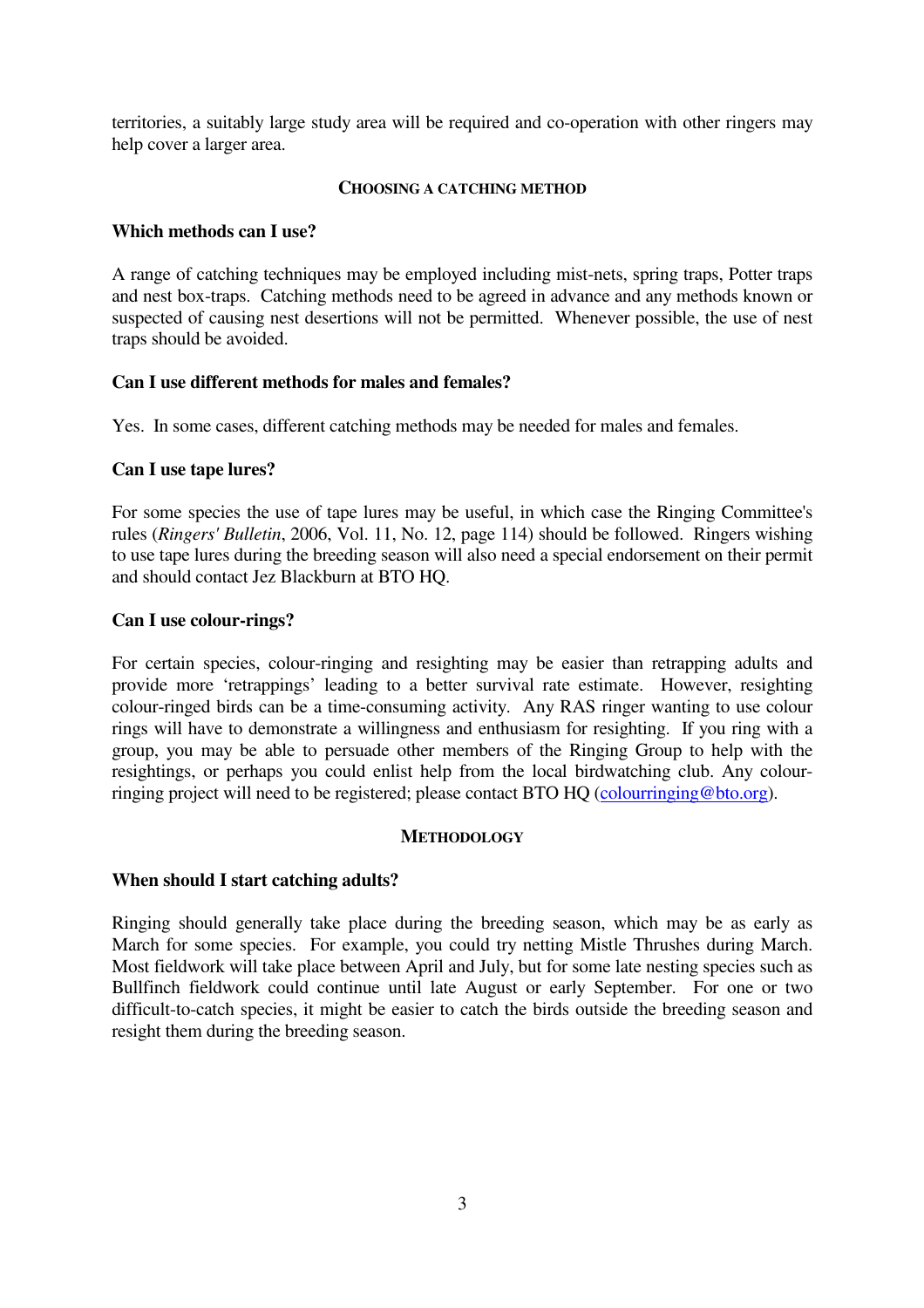## **How much effort should I put in?**

You should aim to catch, retrap or resight all the breeding adults of your chosen species within the boundary of your study area each year. For species with large territories it may be useful to work as a group so that a large area can be covered. Please record the number of "visits" you make to your RAS study area and if possible estimate the number of hours spent in actually catching birds. A measure of "catching effort" is important when using retrap data in survival rate models. Try to avoid big changes in the amount of effort employed between years. The ideal would be 100% capture rate every year (all adult birds trapped), but a steady capture rate of 70% will be better than a capture rate that varies between say 20% and 95% in different years.

#### **What do I need to record?**

It is vital that you record the following variables, as they will form the basis of the submitted data:

- ring number species
- 
- presence of BP (and BP score) or CP method of capture/resighting

- date age/sex
	-

You are encouraged to also record:

- wing length (mm) (max. chord) weight (to nearest  $0.1g$ )
	-
- primary moult scores (individual feathers)

#### **BIRD WELFARE**

As with all ringing, the welfare of the birds should always come first. Some species are sensitive to disturbance at certain stages of the breeding cycle and no attempt should be made to catch RAS species at these times. If you are in any doubt about the safety of catching adults during the breeding season, or have specialist knowledge that you think we should know about, please contact us at BTO HQ.

#### **HOW TO RECORD THE DATA**

#### **Using IPMR**

Submitting data electronically is preferable because it is quicker and easier for you and reduces errors that save considerable staff time inputting and checking. The *IPMR Guide to RAS* gives full details of how to computerise your data; a copy is available on the website or from BTO HQ. There is also on-line help in IPMR. You can email your RAS data to ras@bto.org

You will also need to complete an annual Summary Sheet for each of your RAS species. Please return all completed forms and data as soon as possible after the end of the breeding season, and by the end of December at the latest.